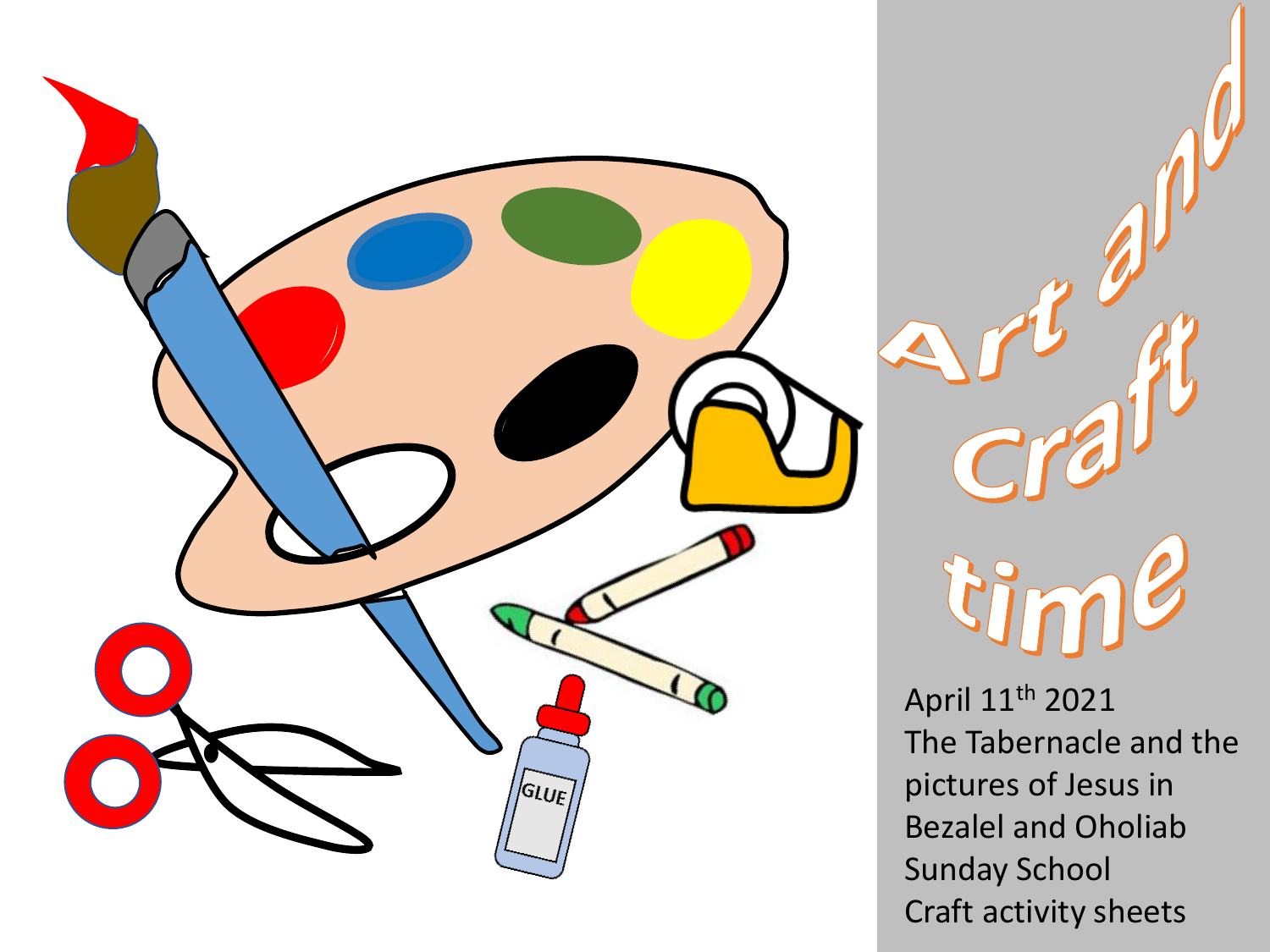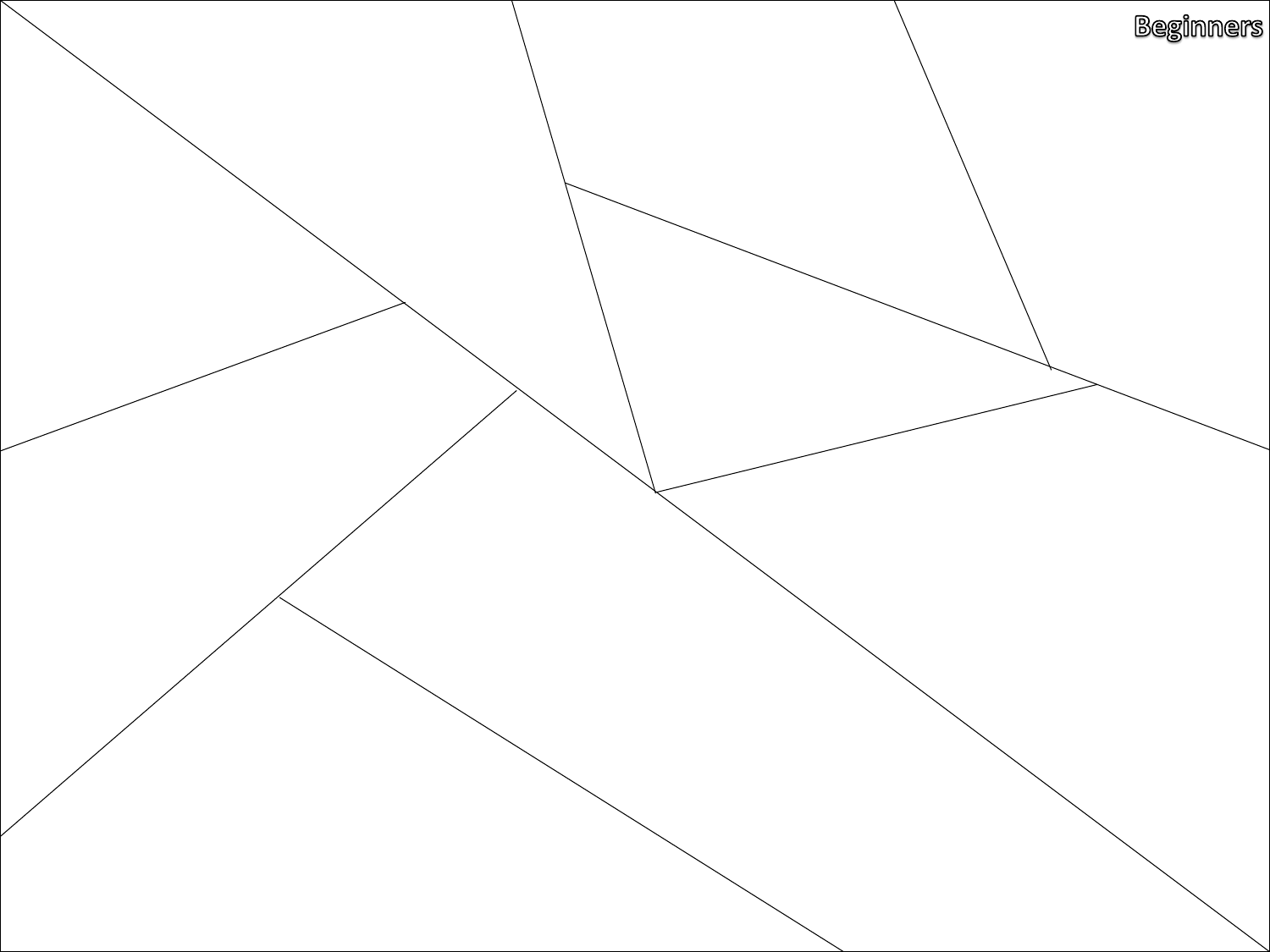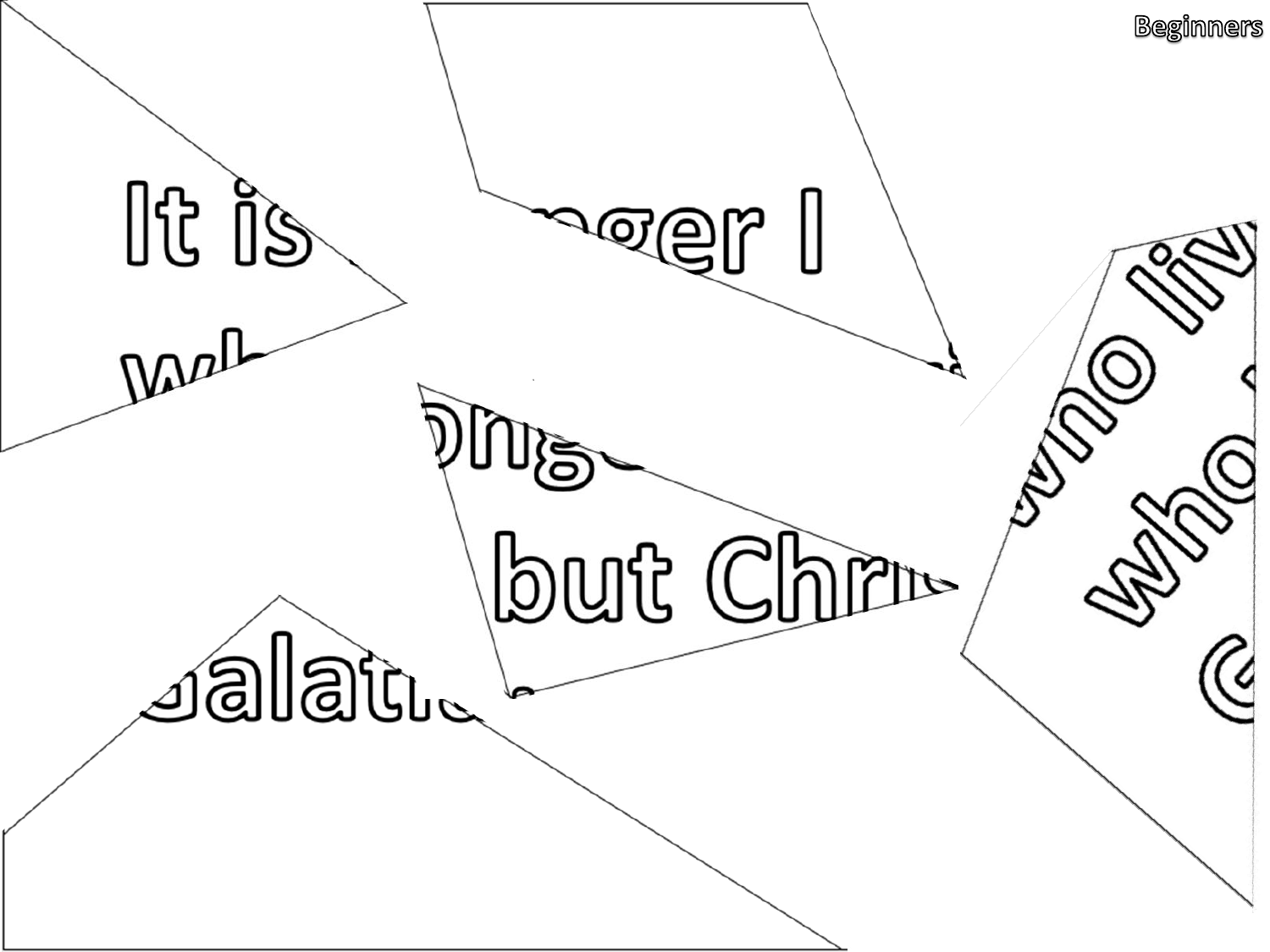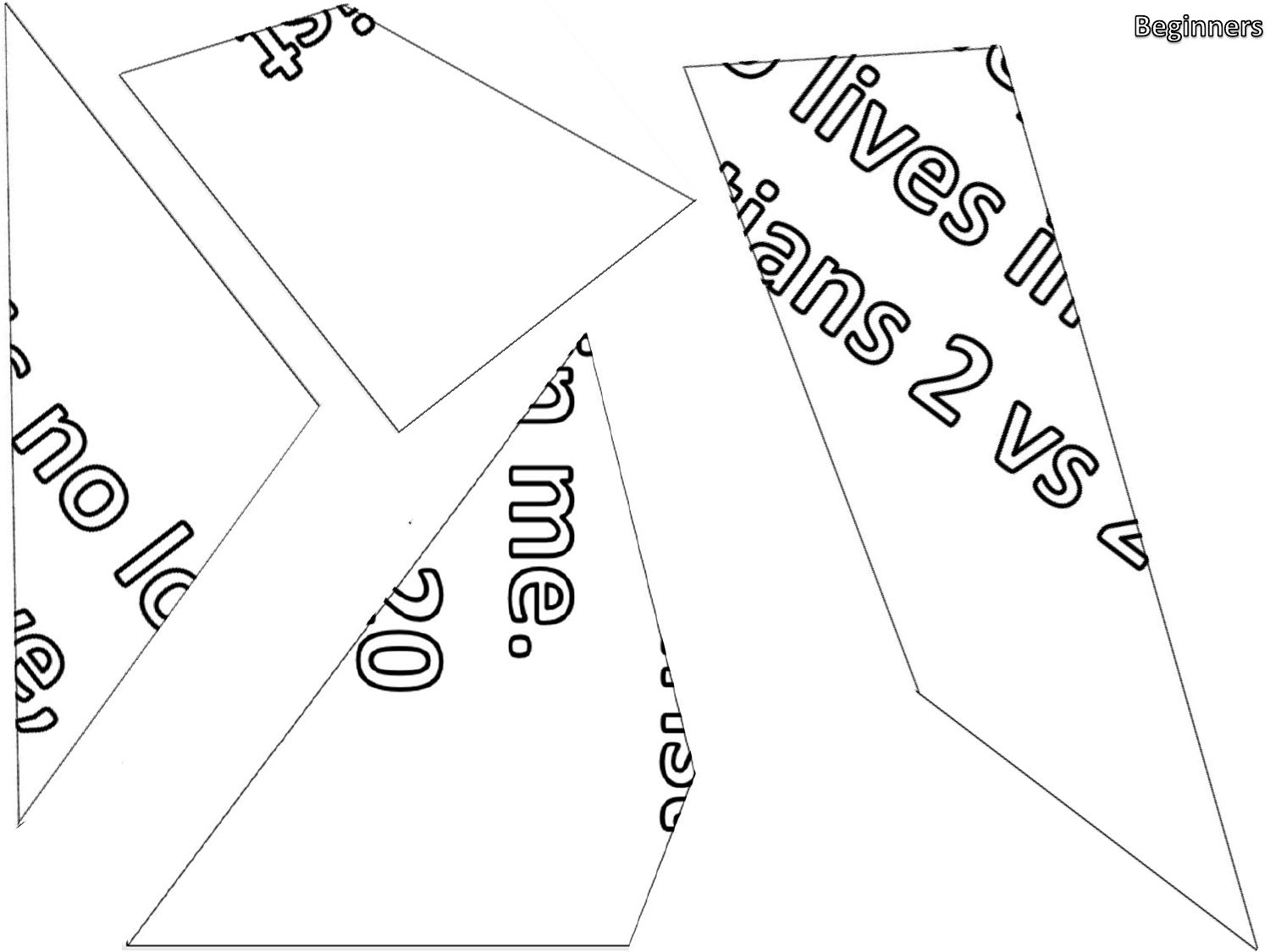P | A | L | T | A | R | - | O | F | - | I | N | C | E | N | S | E | L | I | R | E G | R | U | K | T | J | M | K | H | M | P | L | M | V | Z | V | M | T | N | B | N S | Y | I | R | F | Q | W | G | Y | R | V | Q | B | D | Q | X | U | F | N | P | G H | R | I | N | I | B | R | O | N | Z | E | - | A | L | T | A | R | P | E | P | R O I V I P I G I L I O I Y I L I I I C I S I P I S I K I W I J I M I M I R I P I A W | I | A | L | R | W | D | D | H | L | O | G | C | R | Q | A | U | R | - | Y | V B | A | S | I | N | L | X | S | C | O | U | T | E | R | - | T | E | N | T | C | E R | S | J | N | C | S | B | Y | Y | T | Y | S | B | G | R | Z | P | U | E | C | -E | D | W | E | W | A | B | C | Q | H | L | C | U | T | - | S | T | O | N | E | S A I S I V I N I Y I D I A I O I W I E I P I P I S I A I J I X I G I F I T I U I T D | U | R | L | M | M | S | E | A | S | Y | X | R | P | E | U | S | U | Y | B | O R | T | Q | J | L | W | E | R | R | I | L | A | M | P | S | T | A | N | D | X | N M I E I R I C I Y I - I S I E I A I T I R I J I D I G I F I G I O I N I V I L I E F | M | S | P | J | C | Y | R | Z | I | E | P | V | U | J | A | Q | C | U | P | S F | E | Y | A | B | H | Q | W | T | G | Q | M | E | P | P | H | V | X | O | W | B Q | A | R | K | - | O | F | - | T | H | E | - | C | O | V | E | N | A | N | T | I E | Y | G | A | L | O | B | P | J | B | G | Q | A | L | W | N | L | E | D | H | B O | P | Z | R | A | K | U | M | D | S | I | L | V | E | R | G | E | W | H | Q | N F | E | W | D | R | S | I | Z | B | F | D | L | V | S | O | E | H | U | Z | X | P R | - | Y | V |  $N$  | T | C | E |  $\blacksquare$ U | E | C | - |  $O | N | E | S |$  $F$  | T | U | T |  $\blacksquare$  $\mathsf{U} \mid \mathsf{Y} \mid \mathsf{B} \mid \mathsf{O} \mid \mathsf{ex}$  exodus 31 1-3  $N$  | H | Q | N |  $\mathsf{U}$   $\mathsf{Z}$   $\mathsf{X}$   $\mathsf{P}$   $\mathsf{I}$ 

Oholiab and Bezalel worked with all of the following materials to made the Tabernacle.  $\mathsf{P} \mid \mathsf{E} \mid \mathsf{P} \mid \mathsf{R}$  See if you can find them all.  $M \mid R \mid P \mid A \mid \quad \text{all}$ 

Exodus 31 1-3

 $\overline{\textsf{N} \mid \textsf{D} \mid \textsf{X} \mid \textsf{N}}$   $\mid$   $\;$   $\;$   $\;$  The Lord said to Moses, 2 "See, I  $\overline{N}$   $\overline{V}$   $\overline{L}$   $\overline{E}$  have called by name Bezalel the  $\overline{C}$  U  $\overline{P}$  S  $\overline{S}$  son of Uri, son of Hur, of the tribe of Judah, 3 and I have filled him  $\begin{array}{|c|c|c|c|c|}\n\hline\n\text{A} & \text{N} & \text{F} & \text{J} & \text{with the Spirit of God, with ability}\n\hline\n\end{array}$  $\begin{array}{c|c|c|c|c|c} A & N & T & I \\ \hline \end{array}$  and intelligence, with knowledge  $E | D | H | B$  and all craftsmanship,

| BASIN                | LAMPSTAND          | ARK-OF-THE-COVENANT | <b>IOUTER-TENT</b> | <b>ENGRAVE-STONES</b> |
|----------------------|--------------------|---------------------|--------------------|-----------------------|
| <b>IBRONZE-ALTAR</b> | ALTAR-OF-INCENSE   | <b>HOOKS</b>        | <b>IINNER-TENT</b> | <b>GOLD</b>           |
| <b>CUPS</b>          | <b>SHOWBRAD</b>    | <b>POLES</b>        | <b>ICLOTHES</b>    | <b>SILVER</b>         |
| <b>BOWLS</b>         | <b>IMERCY-SEAT</b> | <b>BASES</b>        | <b>CUT-STONES</b>  | <b>LINEN</b>          |